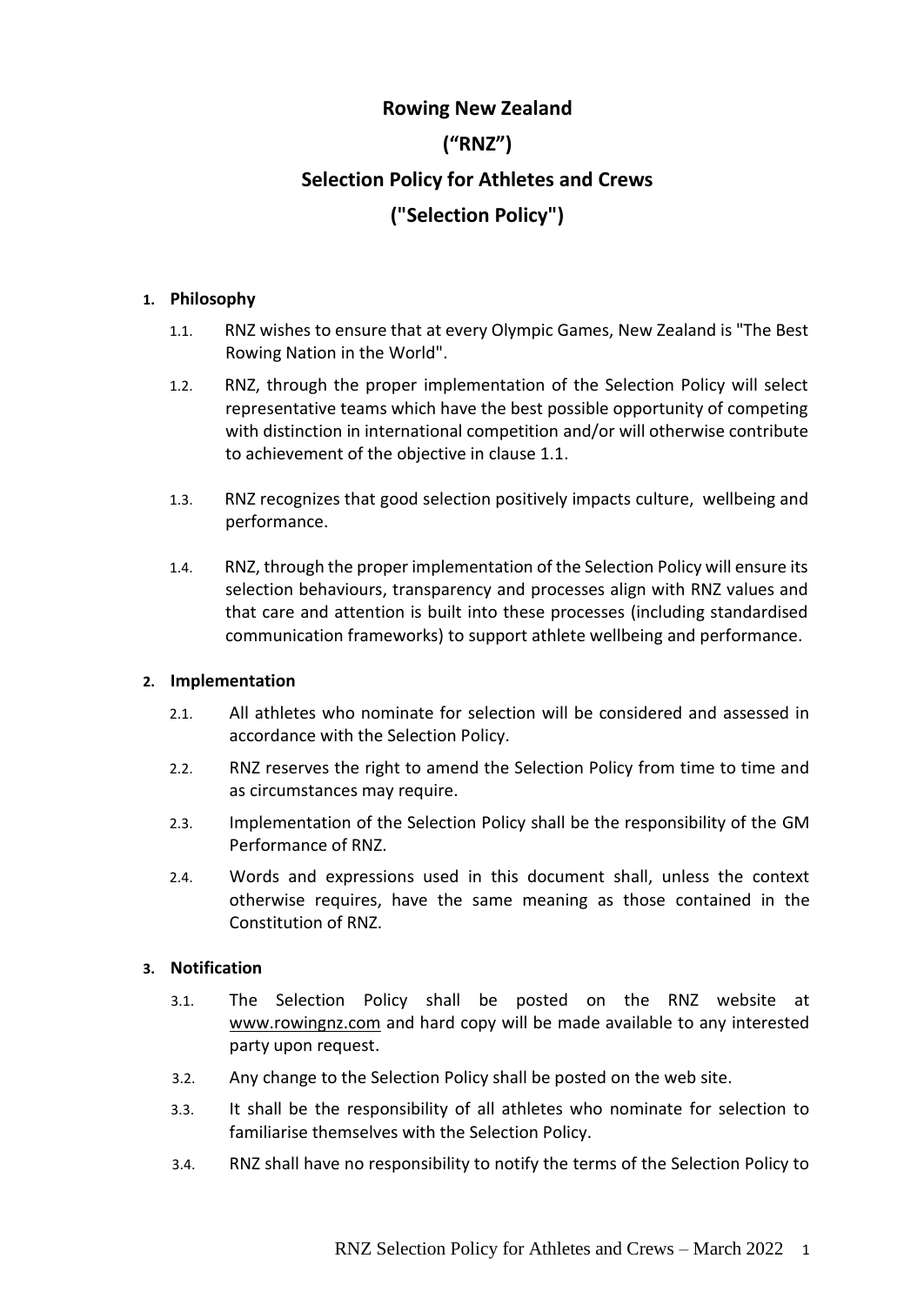any party other than in accordance with clause 3.1, but nevertheless may do so at its sole discretion and without creating any further obligation on its part.

#### **4. National Selection Panels**

- 4.1. The Board, on recommendation of the CEO and GM Performance, shall appoint Selection Panels as herein set out, in accordance with the Constitution of RNZ and the Elite, Under 23, Under 21 and Under 19 Selection Panel Terms of Reference ("Terms of Reference").
- 4.2. The Elite Panel, on the recommendation of GM Performance, shall appoint a Performance Assessment Panel for the purposes of informing the Elite Selection Panel pursuant to the Terms of Reference.
- 4.3. Selection Panels shall report to the GM Performance.

## **5. Elite Selection Panel ("Elite Panel")**

- 5.1. The Elite Panel shall consist of a maximum of four (4) persons and a minimum of two (2) persons with knowledge and/or experience as an athlete or coach of rowing in New Zealand and/or internationally and in accordance with the Elite Selector Job Description. At least one (1) member of the Elite Panel shall not be a Rowing NZ coach ("an Independent Selector").
- 5.2. The Elite Panel, on the recommendation of the GM Performance, will establish a Performance Assessment Panel for the purposes of assessing athletes and crews, and for forming and presenting athletes and crews for consideration by the Elite Panel in its selection decisions
- 5.3. The Elite Panel shall be responsible for the assessment and selection of National Elite, and National Development representative rowing crews in accordance with the Selection Policy, the Terms of Reference and the RNZ High Performance Selection Guidelines, and any relevant policies or directions of the Board.

NB: 'National Development' shall mean rowing crews selected for development purposes as may be determined by RNZ from time to time.

#### **6. Under 23 Selection Panel ("U23 Panel")**

- 6.1. The U23 Panel shall consist of a maximum of four (4) persons, and a minimum of two (2) persons, with knowledge and/or experience as an athlete or coach of rowing in New Zealand and/or internationally and in accordance with the U23 Selector Job Description. At least one (1) member of the Under 23 Panel shall not be a Rowing NZ coach ("an Independent Selector").
- 6.2. The U23 Panel shall be responsible for the assessment and selection of National Under 23 representative rowing crews in accordance with the Selection Policy, the Terms of Reference and the RNZ High Performance Selection Guidelines, and any relevant policies or directions of the Board.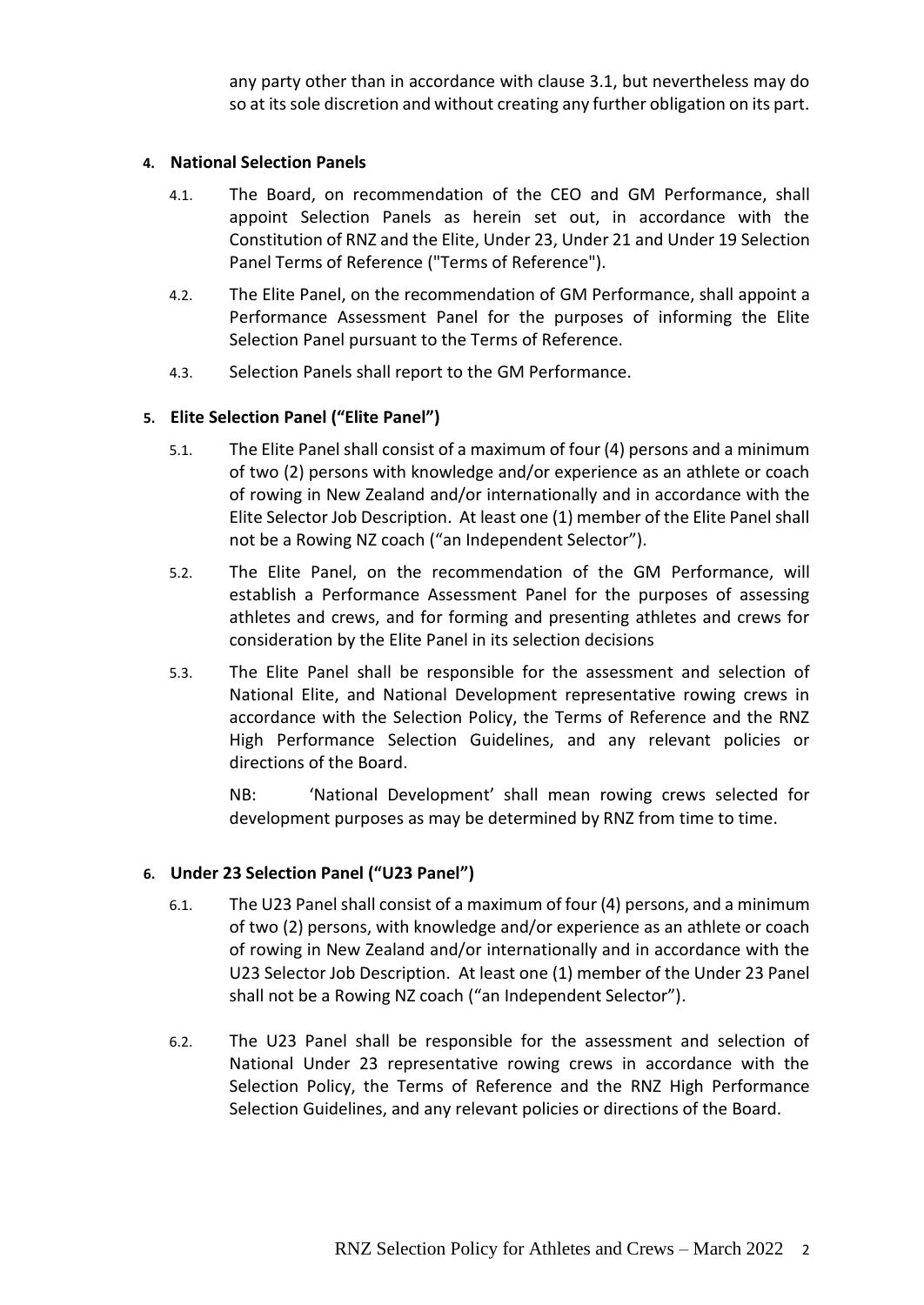## **7. Under 21 Selection Panel ("U21 Panel")**

- 7.1. The U21 Panel shall consist of a maximum of three (3) persons and a minimum of two (2) persons, with knowledge and/or experience as an athlete or coach of rowing in New Zealand and/or internationally and in accordance with the U21 Selector Job Description. One shall be appointed as Convenor.
- 7.2. The U21 Panel shall be responsible for the assessment and selection of National U21 representative rowing crews in accordance with the Selection Policy, the Terms of Reference, the RNZ High Performance Selection Guidelines, and any relevant policies or directions of the Board.

## **8. U19 Selection Panel ("the U19 Panel")**

- 8.1. The U19 Panel shall consist of a maximum of three (3) persons and a minimum of two (2) persons, with knowledge and/or experience as an athlete or coach of rowing in New Zealand and/or internationally and in accordance with the U19 Selector Job Description. One shall be appointed as Convenor.
- 8.2. The U19 Panel shall be responsible for the assessment and selection of National under 19 rowing crews in accordance with the Selection Policy, the Terms of Reference, the RNZ High Performance Selection Guidelines, and any relevant policies or directions of the Board.

#### **9. Trial Manager**

- 9.1. Prior to the commencement of any Elite, Under 23, Under 21 or Under 19 Selection Trial, RNZ shall appoint a Trial Manager to:
	- 9.1.1. manage the logistical aspects of the trial;
	- 9.1.2. communicate with participants throughout the course of the trial;
	- 9.1.3. accumulate trial data;
	- 9.1.4. ensure an accurate account of the trial is available.

## **10. North Island and South Island Under 18 Selection Panels ("Under 18 Panels")**

- 10.1. The Under 18 Panels shall be responsible for the selection of crews which will compete at the North Island versus South Island Under 18 regatta or any other appropriate regatta.
- 10.2. The Under 18 Panels shall consist of not less than two (2) persons, one of whom shall be appointed as Convenor.

#### **11. Summer Squad**

11.1. The operation of the Summer Squad, including the role of the Summer Squad Committee in determining membership of the Summer Squad, shall be governed by and in accordance with the Summer Squad Policy issued by the Board.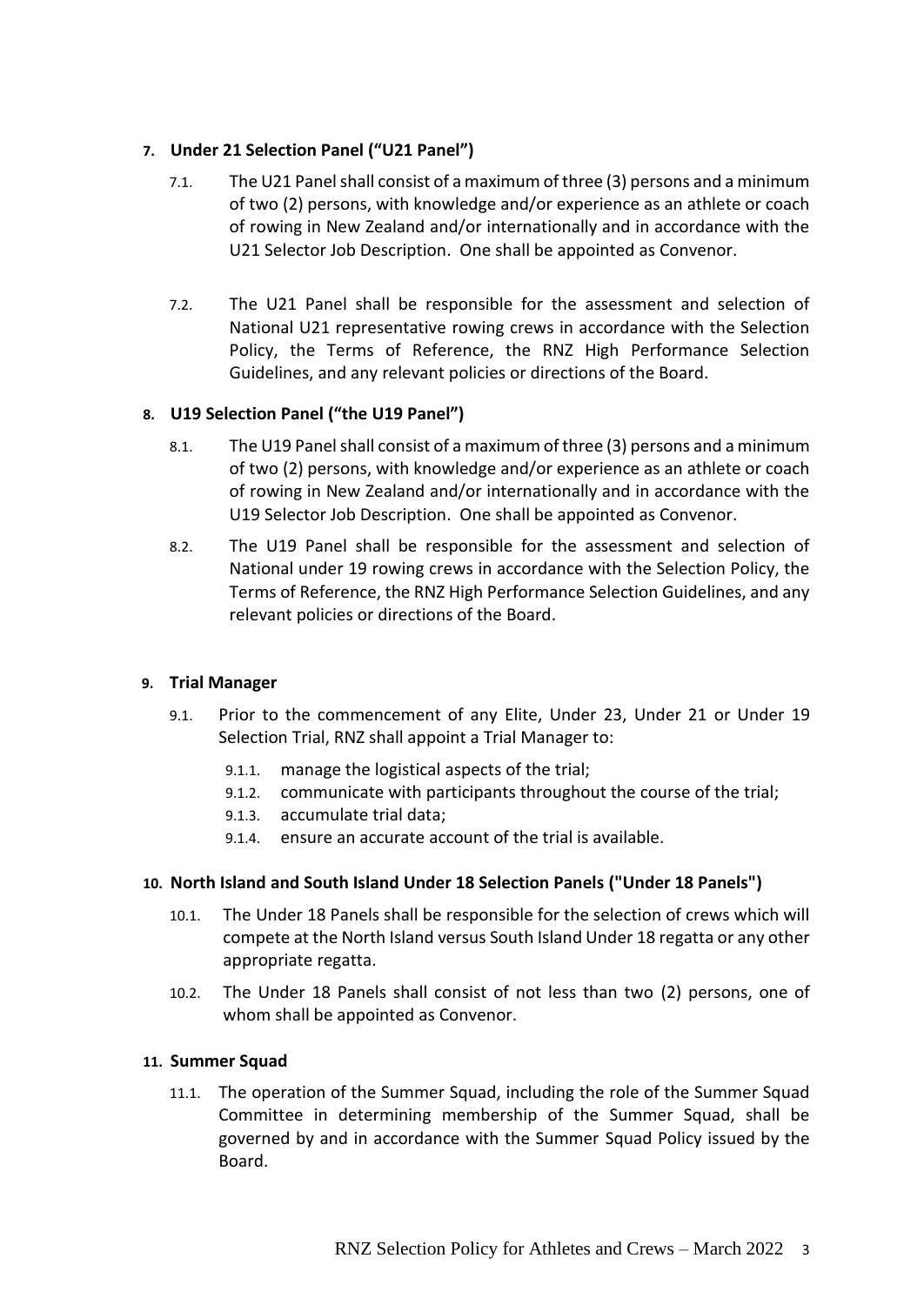#### **12. Elite Development Squad**

12.1. The operation of the Elite Development Squad, including the role of the Elite Development Squad Committee in determining membership of the Elite Development Squad, shall be governed by and in accordance with the Elite Development Squad Policy issued by the Board.

#### **13. Additional Panels**

- 13.1. Additional selection panels may be appointed from time to time and in order to properly deliver the High Performance Programme of RNZ.
- 13.2. Such panels may be appointed to select teams for the Youth Olympic Games, World University Championships, University TransTasman events, or as may be required from time to time.

#### **14. Selection to Trial**

In order to be eligible for selection to participate in a National Selection Trial, athletes shall first:

- 14.1. Have satisfied the eligibility criteria as set out in the annual RNZ High Performance Selection Guidelines and any other RNZ policies as may be applicable
- 14.2. Be a New Zealand Passport Holder at the time of nomination provided that RNZ may, solely in its own discretion and without in any way creating any form of precedent, waive this requirement.

#### **15. Selection Criteria**

The Selectors shall have the right to make both objective and subjective assessments in making their decisions and to weight each assessment on a case-by-case basis, without in any way creating any form of precedent relevant to the determination of any later case. The assessments or the criteria that may be taken into account by the Selectors include the following:

#### 15.1. **Rowers**

- 15.1.1. Satisfaction of the requirements outlined in the Selection Guidelines;
- 15.1.2. Performance in trialing and in any competition specified in the Selection Guidelines;
- 15.1.3. Past results, performances and outcomes including:
	- (a) ergometer results;
	- (b) national and international racing results;
	- (c) training performance including inter squad racing and testing;
	- (d) ability to maintain training loads; and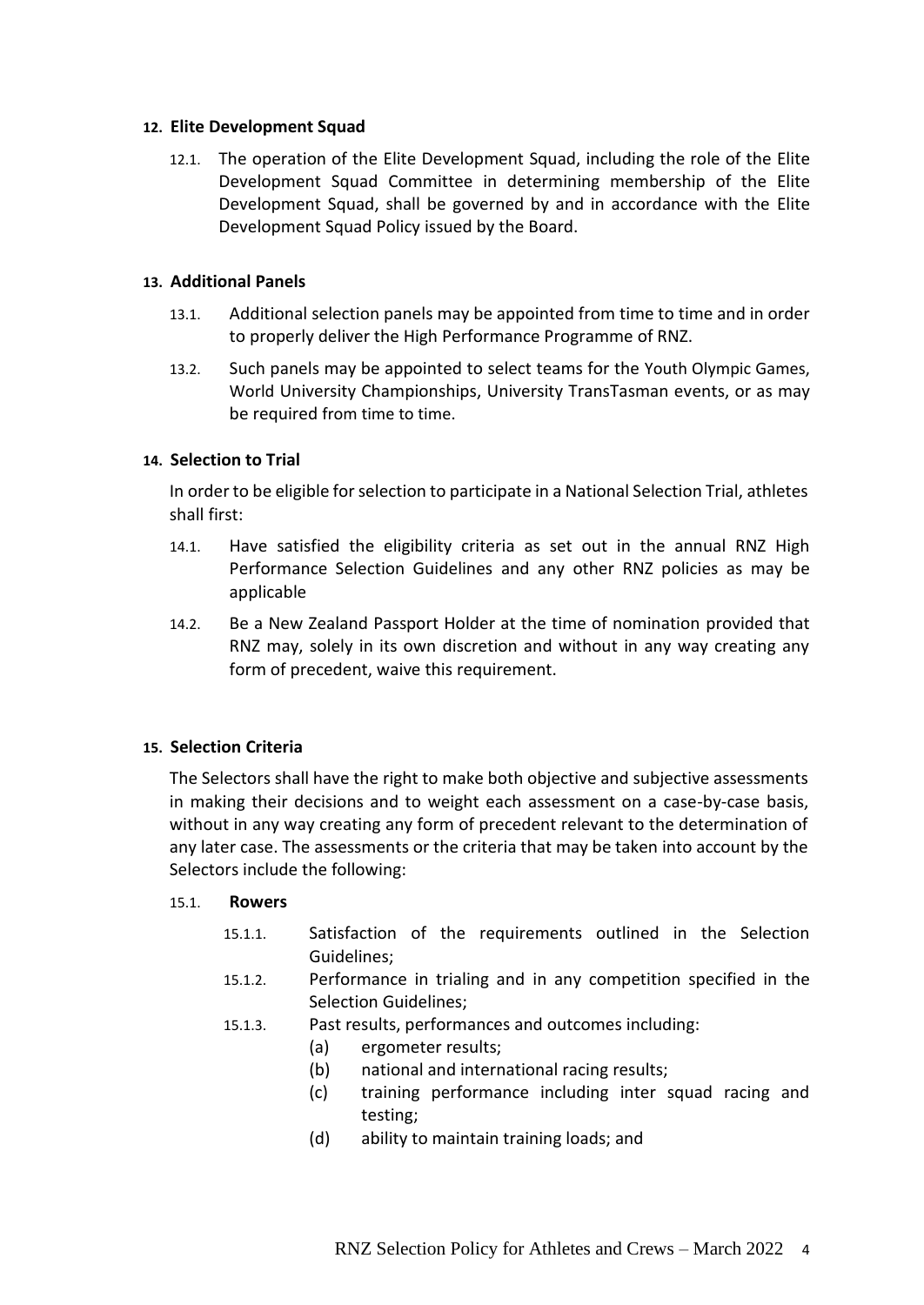- (e) making and maintenance of weight targets (lightweights and coxswains).
- 15.1.4. Current results, performances and outcomes including:
	- (a) ergometer results;
	- (b) national and international racing results;
	- (c) training performance including inter squad racing and testing;
	- (d) ability to maintain training loads;
	- (e) making and maintenance of weight targets (lightweights and coxswains).
- 15.1.5. Technical proficiency, level of skill and fitness;
- 15.1.6. Any past, current or recurring injury or condition (physical or otherwise) which has may have the potential to inhibit an athlete or a crew's performance;
- 15.1.7. Factors relevant to crew combination, including but not limited to crew compatibility, technical compatibility, crew balance and harmony (consideration of crew compatibility and crew balance and harmony is to be based on information gathered from appropriate sources such as a coach, athlete or team manager);
- 15.1.8. Factors relevant to team balance and harmony in training and touring situations (consideration of these factors is to be based on information gathered from appropriate sources such as a coach, athlete or team manager);
- 15.1.9. Adherence to RNZ practices, procedures, programmes (including the High Performance programme and the Rowing Performance Centre programme) and policies;
- 15.1.10. Adherence to contractual obligations (past and current) with RNZ;
- 15.1.11. Findings from consultations with relevant coaches;
- 15.1.12. Findings from medical examinations or sport science analysis;
- 15.1.13. Potential for future development as an individual or as a combination;
- 15.1.14. Factors relevant to team objectives and/or the Olympic objectives of RNZ including but not limited to racing outcomes, and the potential to meet, advance or impede those objectives;
- 15.1.15. Ability or willingness to train and compete within the RNZ High Performance programme at locations and competitions, both within New Zealand and overseas, as required or designated by RNZ;
- 15.1.16. Financial or other constraints or limitations imposed by, or imposed upon, RNZ;
- 15.1.17. Findings from consultations with the Performance Assessment Panel.

In assessing any performance, the Selectors may take into account the relevant rowing conditions, the medical or other condition of any athlete, and any equipment breakages or malfunctions.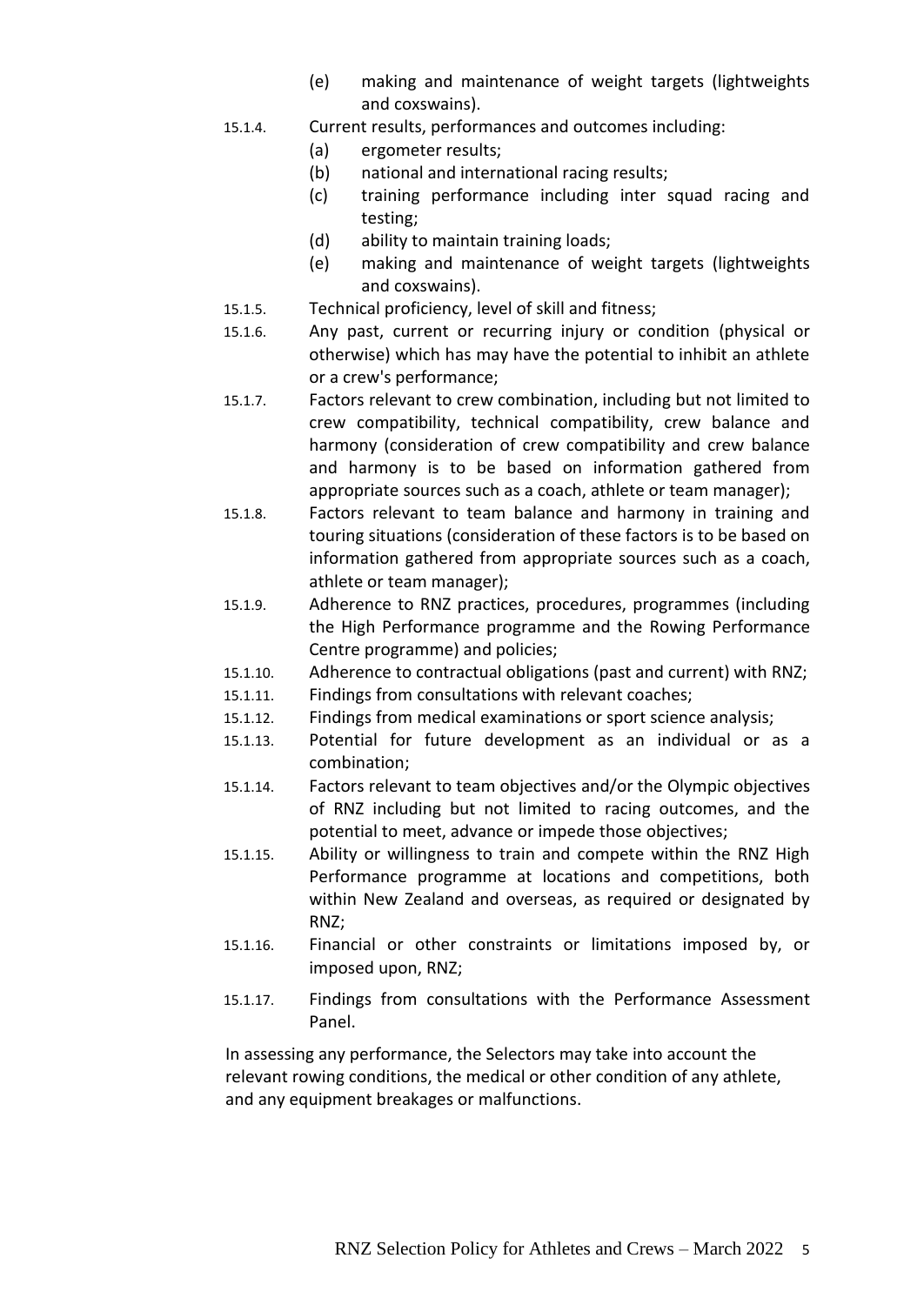#### 15.2. **Coxswains**

The criteria set out in paragraph 15.1 above shall also apply to the selection of coxswains, and as an additional criteria the Selectors may take into account the findings from consultations with relevant athletes (those athletes not being competing coxswains).

### 15.3. **Pre-selection / Timing of Decisions / Interim Decisions**

- 15.3.1. The Selectors shall be entitled to make a selection decision at any time during the course of the selection process despite the fact that the trial processes stipulated in the Selection Guidelines may not have commenced or may not have been completed, provided that the selection decision is otherwise in accordance with the Selection Policy and other policies or directions referred to herein.
- 15.3.2. The Selectors shall have the right to defer the making of a selection decision past any date which may otherwise be stipulated in the Selection Guidelines. For example, the Selectors may select a squad for any particular crew or crews rather than a final crew. Where a squad is selected, the process and timeframe for selecting the final crew will be communicated promptly to the relevant athletes, and the selection decision shall be made by the Selectors in accordance with that process and timeframe.
- 15.3.3. The Selectors shall have the right to make an interim selection decision on the basis that such a decision is to be reviewed and either confirmed or altered at some later date.

#### 15.4. **Review of Selection Decisions**

In the event of injury, illness, loss of form, failure in racing or training to meet the expectations of RNZ, or breach or failure to adhere to the terms of RNZ Athletes Agreement, the Selectors shall have the right to review and alter their selection decisions.

#### **16. National Selection Trials and other assessment processes**

By accepting an invitation to attend and take part in a National Selection Trial or other assessment processes, athletes agree to:

- 16.1. Participate fully and to the best of their ability in all activities as requested by the Selectors (and/or Performance Assessment Panel) including, but not limited to:
	- 16.1.1. Maximum ergometer testing
	- 16.1.2. small boat matrices
	- 16.1.3. seat racing
	- 16.1.4. time trialing
	- 16.1.5. racing
	- 16.1.6. any other physiological testing
	- 16.1.7. interviews
	- 16.1.8. psychological analysis or testing.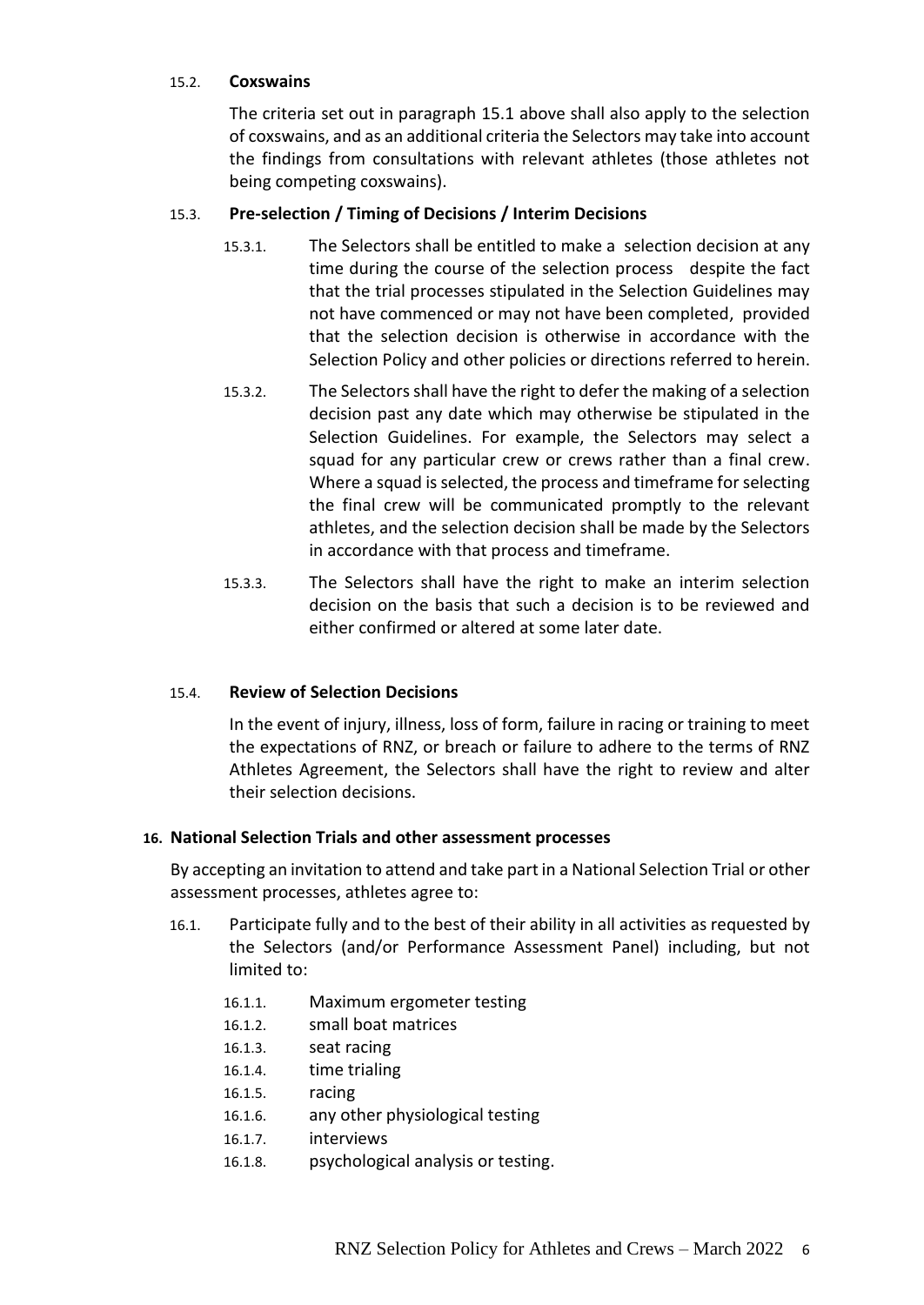- 16.2. Promptly notify RNZ of any injury or illness prior to or during the National Selection Trial or other assessment processes (communication should be directed to the RNZ GM Performance or the Trial Manager).
- 16.3. The collection, retention and appropriate sharing by RNZ of data relating to the athlete and to his or her rowing performance.

## **17. Selection Data**

Throughout the course of the selection process and trials considerable data may be collected in respect of athletes. The following disclosure protocols will apply to that information:

- 17.1. RNZ will disclose the following relevant data to trialists throughout the duration of a trial by posting hard copies of the information on the notice board in the HPC gym:- ergometer scores, race times and time trial times.
- 17.2. Upon the conclusion of the selection process and the naming of the respective representative crews, RNZ will hold the selection data and any athlete who has lodged an appeal under clause 20.1 may request copies of the data referred to in 17.1 which will be provided only for the purposes of the athlete's appeal.

## **18. Appeals**

The Board, on the advice of the GM Performance and CEO, shall appoint a Selection Review and Appeals Commissioner to audit the selection process and to hear any appeals from athletes against any decision of a Selection Panel, any decision of the Summer Squad Committee, or any decision of the Elite Development Squad Committee.

#### **19. Role of the Selection Review and Appeals Commissioner ("SRAC")**

The SRAC shall:

- 19.1. To such extent as may be possible attend and observe the running of the Elite National Selection Trials ("Trials").
- 19.2. Be privy to discussions and decisions of the Elite Panel.
- 19.3. Where appropriate during the course of the Trials make comment on the conduct of the Trials to the GM Performance.
- 19.4. Report on the conduct of the Trials to the Board.
- 19.5. Hear and determine appeals by athletes on the Elite, U23, U21 or U19 selection process, the conduct of the relevant trial and/or any decision of a Selection Panel, any decision of the Summer Squad Committee, or any decision of the Elite Development Squad Committee.
- 19.6. Following the determination of any appeal make such recommendations as may be appropriate to the Board.